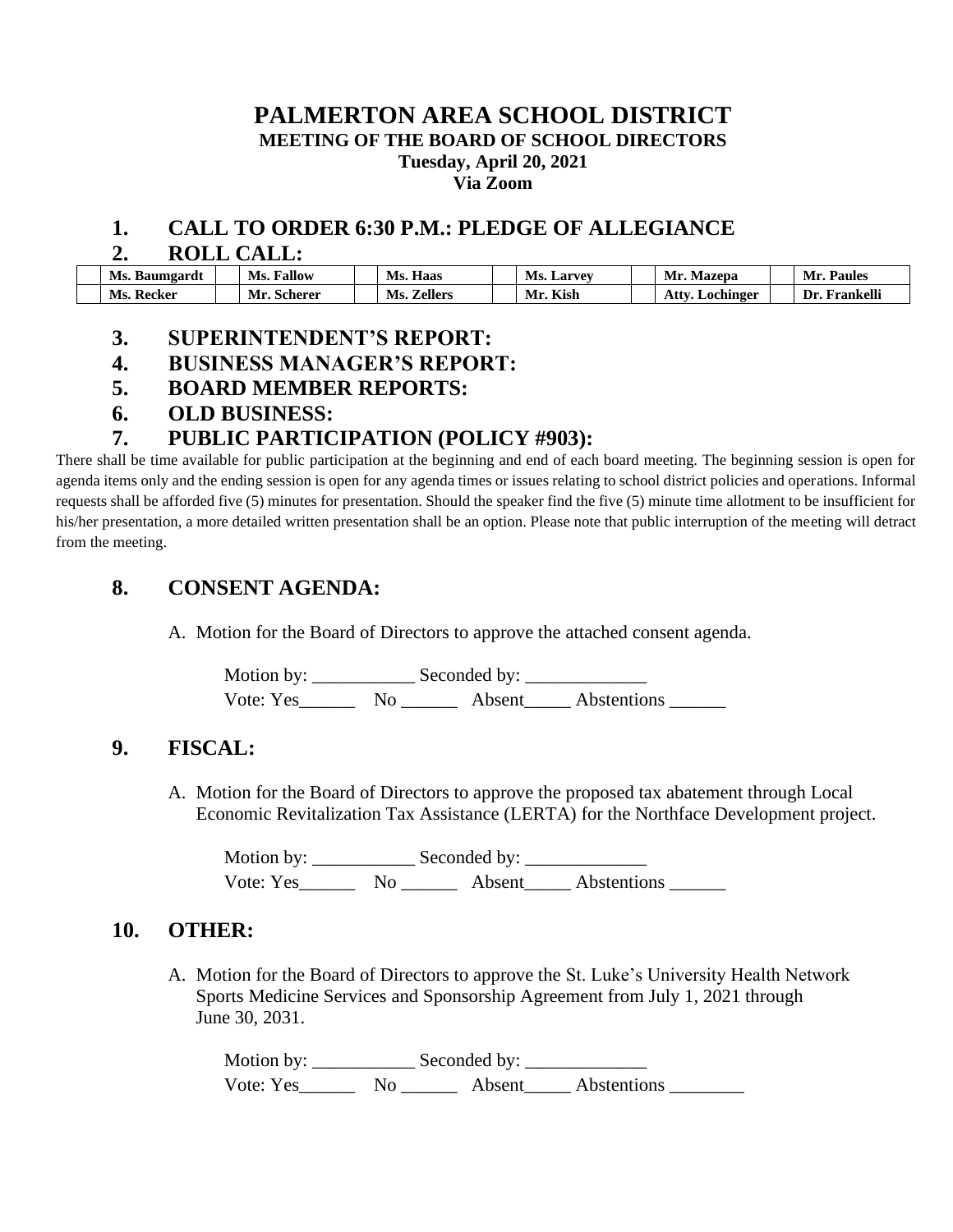B. Motion for the Board of Directors to approve the Flexible Instructional Days application for the 2021-2022, 2022-2023, and 2023-2024 school years.

Motion by: \_\_\_\_\_\_\_\_\_\_\_ Seconded by: \_\_\_\_\_\_\_\_\_\_\_\_\_ Vote: Yes\_\_\_\_\_\_\_\_ No \_\_\_\_\_\_\_\_ Absent\_\_\_\_\_Abstentions \_\_\_\_\_\_\_\_\_\_\_\_\_\_\_\_\_\_\_\_\_\_\_\_\_\_\_

## **11. PUBLIC PARTICIPATION:**

## **12. FOR THE GOOD OF THE ORDER:**

### **13. ADJOURNMENT:**

Motion by: Seconded by: Vote: Yes\_\_\_\_\_\_\_\_ No \_\_\_\_\_\_\_\_ Absent\_\_\_\_\_ Abstentions \_\_\_\_\_\_\_\_\_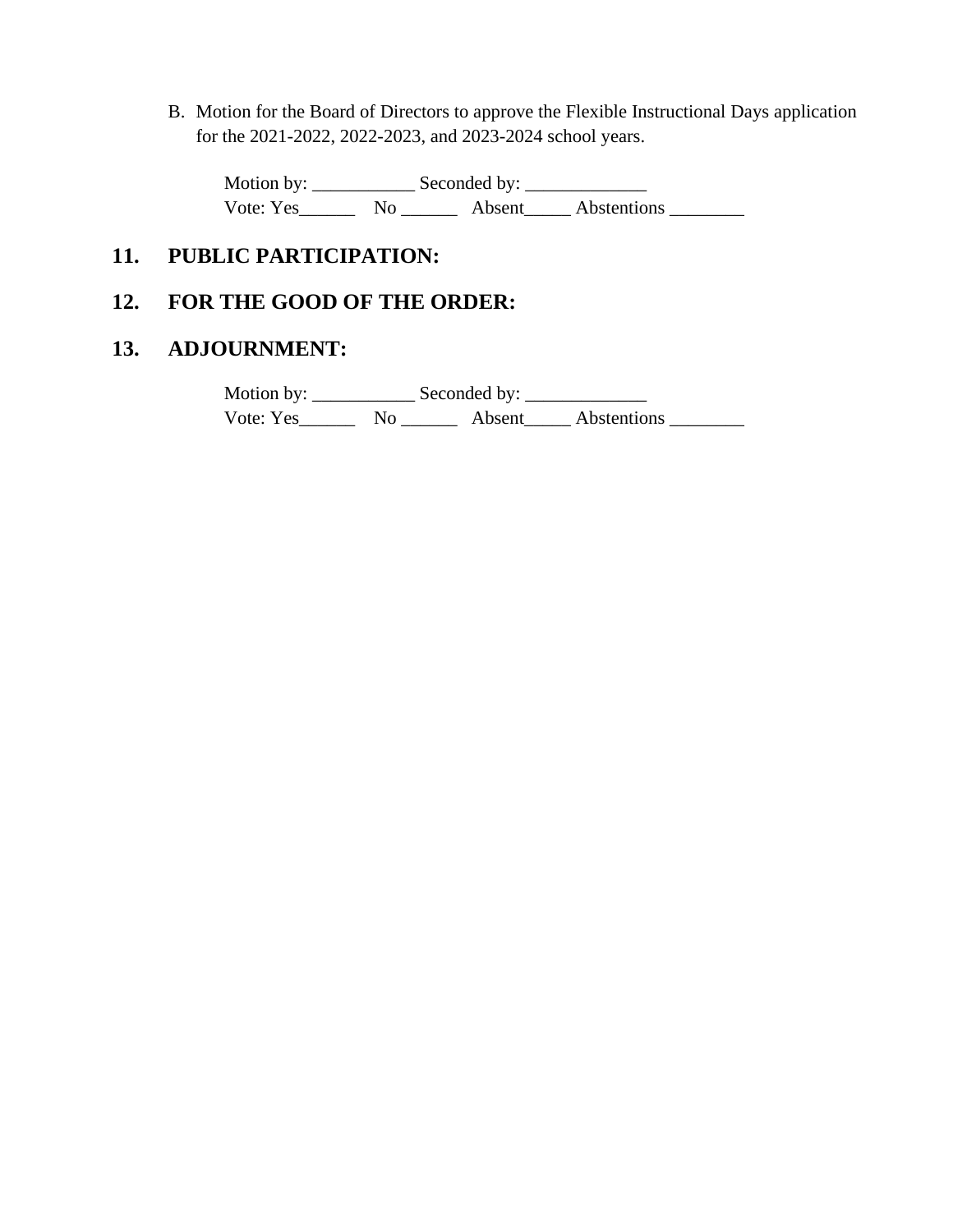## **PALMERTON AREA SCHOOL DISTRICT CONSENT AGENDA Tuesday, April 20, 2021**

### **1. MEETING MINUTES:**

A. Approve the Board Meeting Minutes from March 16, 2021 (enclosure)

#### **2. FISCAL:**

- A. Approve the Accounts Payable Reports (enclosures)
- B. Approve the Treasurer's Reports (enclosures)
- C. Approve budget transfers (enclosures)
- D. Approve the Agreement with the Pennsylvania Trust to contract with Conrad Siegel for the bi-annual required GASB 75 services to perform an actuarial valuation for the district at a cost of \$5,400.00 based on the district's identified size and level of complexity (enclosure)

## **3. PERSONNEL:**

- A. Approve the revised 2020-2021 school calendar (enclosure)
- B. Approve the 2021-2022 school calendar (enclosure)
- C. Approve the agreement with Jacqueline McCandless as Confidential Administrative Secretary to the Superintendent effective July 1, 2021 through June 30, 2025 (enclosure)
- D. Approve the agreement with Kimberly Ottinger as Confidential Administrative Secretary to the Assistant to the Superintendent effective July 1, 2021 through June 30, 2025 (enclosure)
- E. Approve the agreement with Beth Sterling as Confidential Administrative Secretary to the Business Manager effective July 1, 2021 through June 30, 2025 (enclosure)
- F. Accept the retirement of Thomas Heinick as Music Teacher effective at the end of the 2020-2021 school year
- G. Approve Morgan Hesse as long-term substitute teacher, Bachelor's, Step 1, prorated, effective December 11, 2020 through the end of the 2020-2021 school year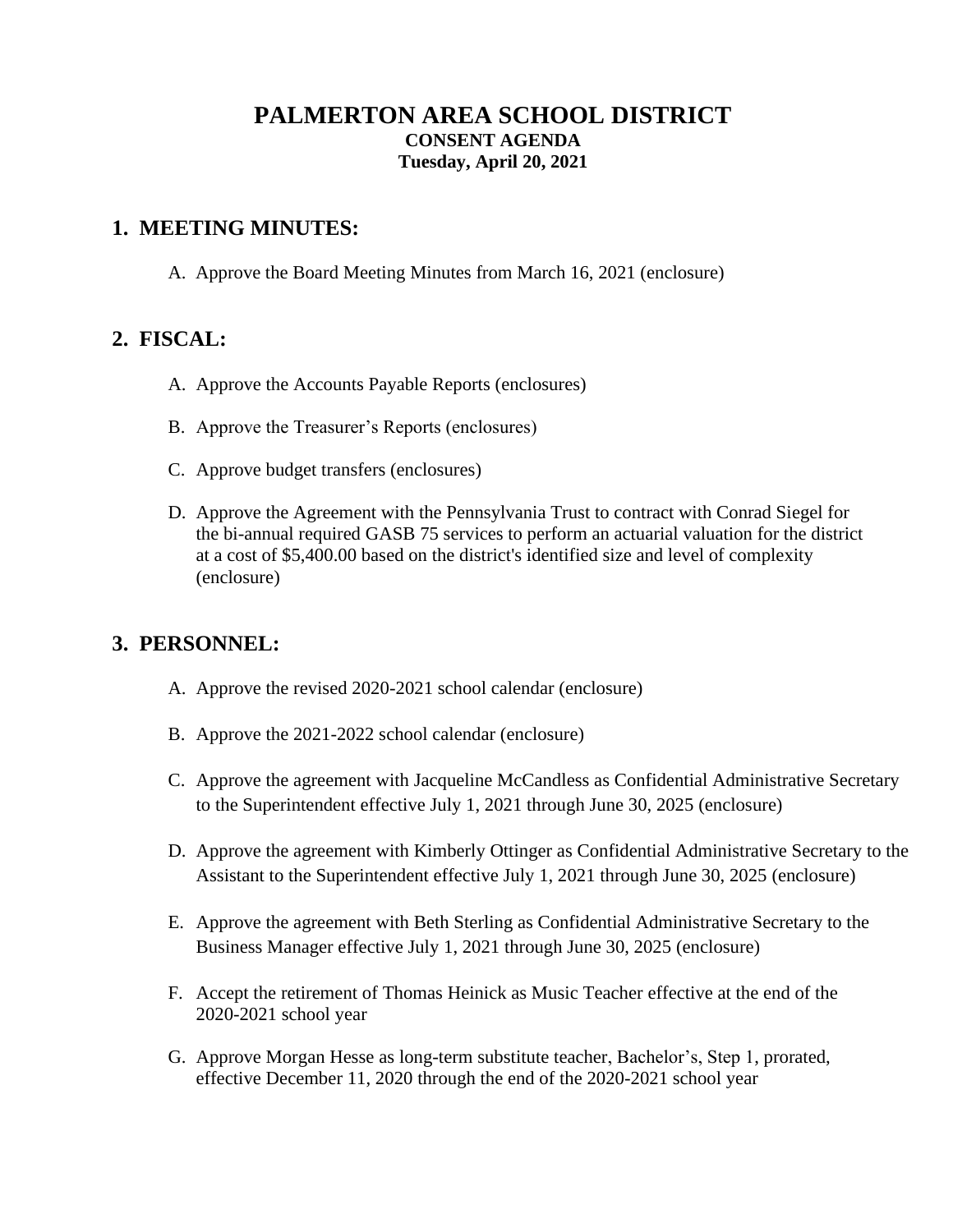- H. Approve Victoria Levan as substitute cafeteria worker at a rate of \$10.00 per hour effective April 21, 2021
- I. Approve the following advisors for the remainder of the 2020-2021 school year effective April 21, 2021 pending the approval of a health and safety plan:

| Alex Knoll          | <b>Scholastic Scrimmage</b> | $\frac{1}{4}$ stipend \$247.50 |
|---------------------|-----------------------------|--------------------------------|
| Theresa Hall        | <b>HS Chorus</b>            | $\frac{1}{4}$ stipend \$531.75 |
| <b>Brent Harris</b> | Film Club                   | $- -$                          |

- J. Approve Justin Petersen as co-head golf coach for the 2021-2022 school year with a stipend of \$1,244.00 effective April 21, 2021
- K. Approve Craig Marlett as volunteer softball coach for the remainder of the 2020-2021 school year effective April 21, 2021
- L. Approve the following winter coaches for the 2021-2022 school year:

| <b>BOYS BASKETBALL:</b>  |                            |         |
|--------------------------|----------------------------|---------|
| Ken Termini              | <b>Head Coach</b>          | \$6,289 |
| <b>Brett Snyder</b>      | Co-Assistant Coach (3/4)   | \$3,088 |
| Miguel Acevado           | Co-Assistant Coach (1/4)   | \$1,029 |
| Jeremy Coleman           | <b>Assistant Coach</b>     | \$4,117 |
| <b>Brian Stevko</b>      | <b>Assistant Coach</b>     | \$4,117 |
| Art George III           | <b>Volunteer Coach</b>     | $-$     |
| Joseph Egan              | <b>Volunteer Coach</b>     | $-$     |
| <b>Dylan Knouse</b>      | Volunteer Coach            | $-1$    |
|                          |                            |         |
| <b>GIRLS BASKETBALL:</b> |                            |         |
| Daniel Beck              | <b>Head Coach</b>          | \$6,289 |
| James Hay                | <b>Assistant Coach</b>     | \$4,117 |
| Paul McCrone             | <b>Assistant Coach</b>     | \$4,117 |
| Jeffrey Bennett          | Co-Assistant Coach $(1/2)$ | \$2,059 |
| Lyndsey Heinrich         | Co-Assistant Coach $(1/2)$ | \$2,059 |
|                          |                            |         |
| <b>WRESTLING:</b>        |                            |         |
| Justin Petersen          | <b>Head Coach</b>          | \$6,289 |
| Erick Kresge             | <b>Assistant Coach</b>     | \$4,117 |
| Jacob Christman          | <b>Assistant Coach</b>     | \$4,117 |
| <b>Dillon Masington</b>  | <b>Assistant Coach</b>     | \$4,117 |
| Zachary Christman        | Volunteer Coach            | $-$     |
| <b>Shawn Gardner</b>     | <b>Volunteer Coach</b>     | $-$     |
| Eric Stroup              | <b>Volunteer Coach</b>     | $-$     |
| <b>Jared Mooney</b>      | <b>Volunteer Coach</b>     | --      |
| <b>Josh Rake</b>         | <b>Volunteer Coach</b>     | $-$     |
| Alfredo Ortiz, Jr.       | <b>Volunteer Coach</b>     | $-$     |